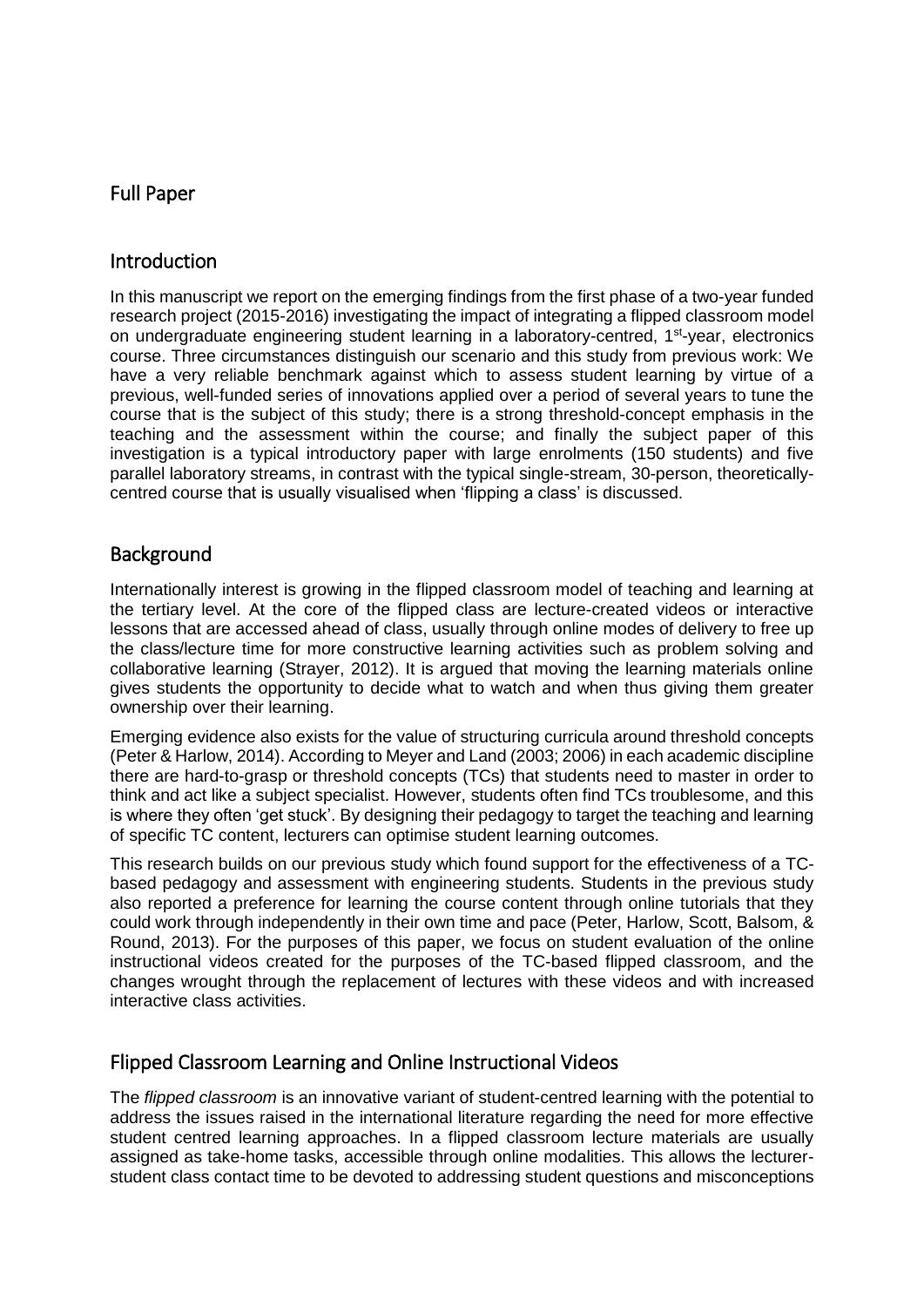including problem solving in teams (Strayer, 2012) and supporting the mastery of TCs (O'Toole, 2013).

Flipping the focus of class time allows students to take increased responsibility for their own learning through active investigation both in and out of class time. This changes the class time focus and dynamics from the transmission of knowledge to one involving collaborative, interactive learning and just-in-time teaching (Bonk & Khoo, 2014).

There is evidence that interactive online instructional videos can be effective in fostering university student learning (Zhang, Zhou, Briggs, & Nunamaker, 2006), including in the Engineering discipline (Anand, Chatterjee, & Bijlani, 2014) and even in the learning of TCs (Urquiza-Fuentes, Hernan-Losada, & Martin, 2014). These studies caution that simply providing students with access to instructional videos reduces the value of a flipped class approach. Rather it is how they are integrated into an overall approach that makes the difference in student learning.

Frameworks based on educational, psychological and multimedia instructional design studies describing effective characteristics of instructional videos have been proposed to guide educators keen on developing their own educational material. One such framework was developed by Mayer (2001) and elucidated by Sorden (2005). Sorden espoused that seven cognitive principles need to be considered in the development of instructional videos: signaling effect, modality effect, coherence effect, redundancy effect, multimedia effect, personalization effect, and the pacing effect. Signalling reduces a viewer/learner's cognitive load by cueing the learner to how the video material will be narrated and organized. Modality effect pays attention to how the animation/pictures and narration are combined. The coherence principle further alerts educators to include only relevant video, animation, pictures, narration, and sounds and to avoid extraneous material. The redundancy effect cautions against combining animation and narration with printed text in ways that will visually overload the learner. The multimedia effect considers that learners learn better when animation/pictures and narration/words are combined compared to using text alone. The personalization effect emphasises that narration in videos that are conducted in a conversational style is more effective than a formal style. Finally, the pacing principle states that learners learn better when they can control the pace of video presentation. This enables them to work through the video material at their own pace slowing or pausing the presentation if needed. These seven characteristics were considered in the development of the online educational videos in our study.

### Research Context and What We Did

The 'Introduction to Electronics' course introduces first-year engineering students to several TCs and is a core undergraduate engineering paper compulsory for electronics and mechanical engineering students, and recommended for various other streams. In 2015, 145 students enrolled in the course. The material has a high level of conceptual difficulty and is regarded by many students as the most challenging paper of the semester. Much of the learning revolves around tacit knowledge and practical skills that are picked up in the lab sessions.

The organisational model for this paper has traditionally consisted of three one-hour long lectures, an hour-long tutorial session, and one three-hour laboratory session each week of the semester. It is expected that each student would attend all lectures and one of 5 parallel laboratory (lab) streams, which run once a day on each day of the week. Since 2013, the faceto-face tutorial sessions had been replaced by online tutorials allowing students to work through question sets pertaining to the course content at their own pace. The switch to online tutorials was welcomed by the majority of students, and resulted in a significant improvement in both learning and satisfaction.

Figure 1 immediately below depicts the vision for the course in traditional format and once it is fully flipped. The figure allows the identification of various organizational difficulties inherent in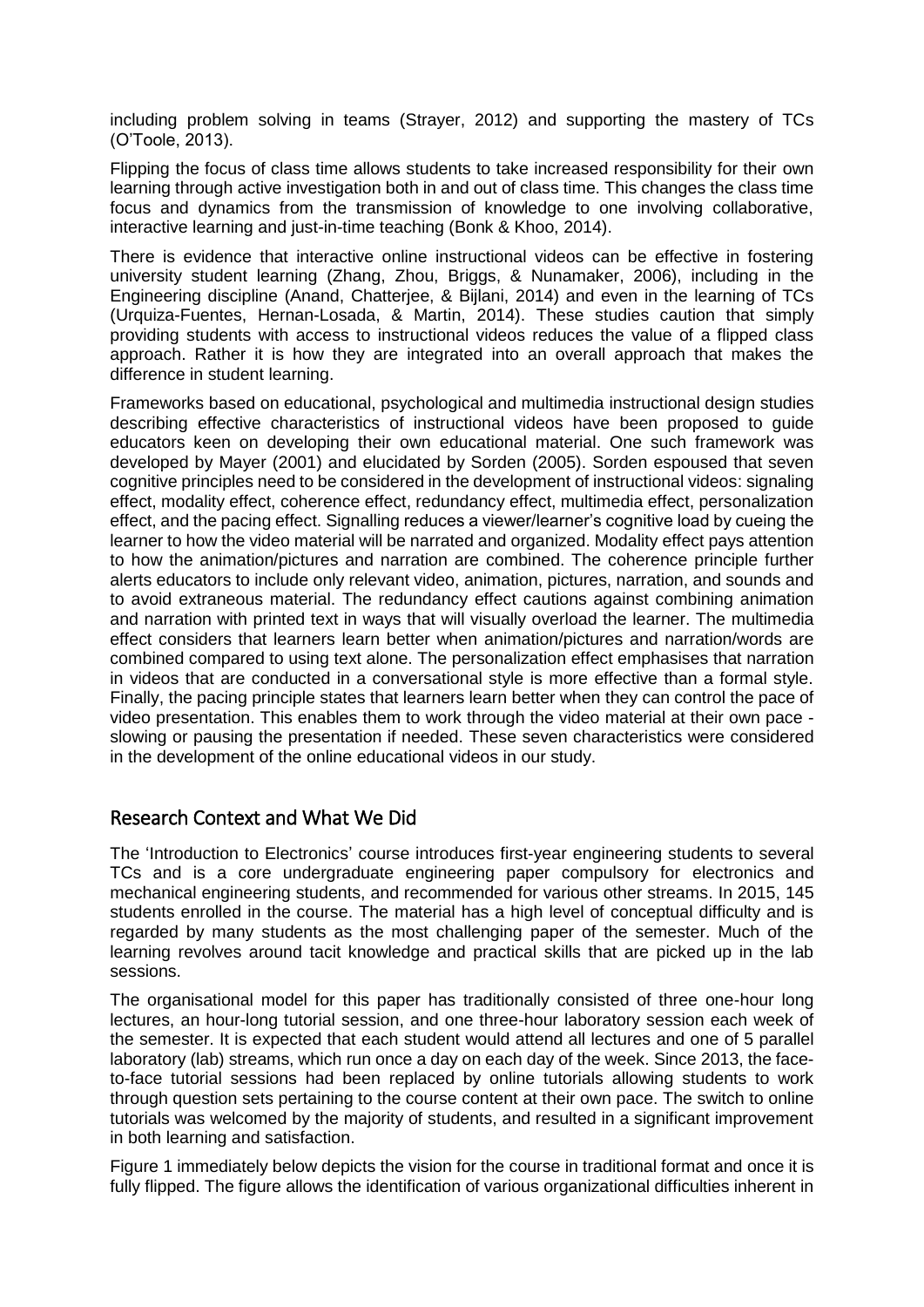a multi-lab-stream delivery, and the potential impact upon these constraints of a switch to video content delivery. In the case of traditional delivery with a lab class on every day of the week and lectures spread throughout the week, it is not possible to assume in the lab classes that students have seen content until the week after it is delivered. This is portrayed by the diagonal arrows in the traditional delivery situation. This results in the need for "stand-alone labs" whose learning capacity is generally low. There are concomitantly "hanging lectures" with which no lab will be associated.



Phase delay-problem & lab rate limit causes "stand-alone labs" (no prep lectures) and "hanging lectures" (no associated labs)



Flip removes phase-delay problem; no "stand-alone labs", which in turn leaves fewer or no "hanging lectures" & permits addition of extra labs.

Figure 1: Course Organisation (Traditional versus Flipped)

The flipped-class delivery situation illustrates the flexibility of having self-timed acquisition of content which eliminates "stand-alone labs" and concomitant "hanging lectures" while permitting additional lab sessions.

In the A-semester component of this project we trialled a flipped-class model for only 3-weeks (weeks 2 to 4 out of the 12-week semester) by replacing the 50-minute weekly lectures with a suite of short videos, both lecturer-developed "Khan-Academy-style" videos (Khan Academy, 2015) and publically-available videos hosted on Youtube, accessible to students from the course Moodle site (Moodle is our university online learning management system). The instructional videos (typically between 4 and 13 minutes in length) targeted two TCs in the course (circuit modelling in the form of Thevenin's theorem, and linear approximation in the case of dynamic resistance). As these TCs are mostly taught using circuit diagrams, graphs, and equations, the videos recorded and allowed the lecturer to draw, modify and elaborate using a drawing tablet to replicate the way he usually teaches in his face-to-face class. Smoothdraw and Quicktime were used for the video screen capture. Sorden's (2005) principles guided the development of the instructional videos. The videos were created or selected over a 3-month period during which the lecturer worked intensely with educational researchers and a professional video-production technician to achieve a high standard.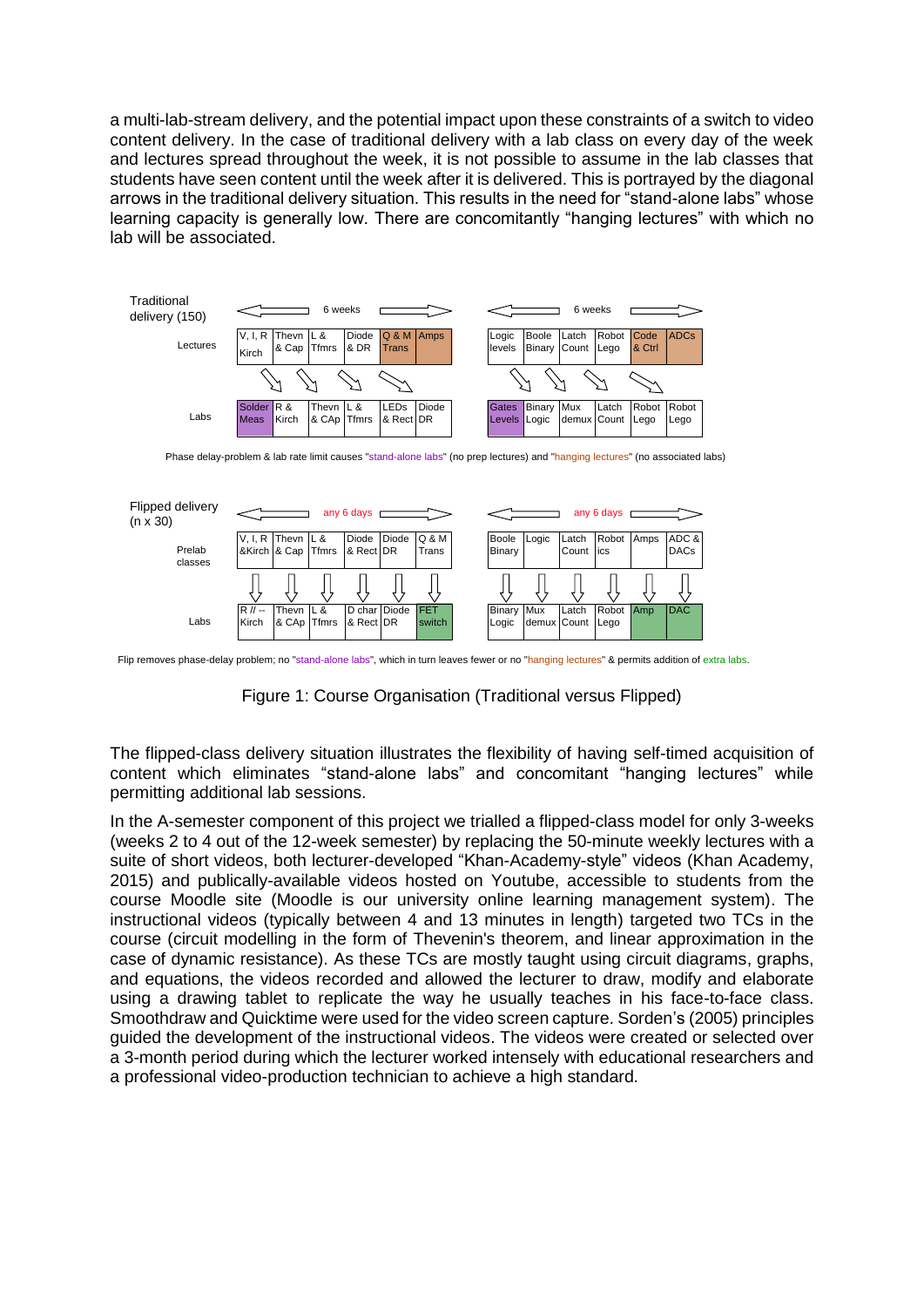

Figure 2: Screenshots from a lecturer-developed video

Altogether, by the time of the first delivery, the lecturer developed approximately 30 original videos and selected an additional 30 internet-based videos. Students were advised to watch the weekly assigned videos prior to attending the flipped class and practical labs. The weekly three-hour laboratory sessions was extended to four hours to allow for small-group problem solving activities and in anticipation of more personal instructor interaction. The expectation was that by flipping the class, students would have more opportunities to be active knowledge constructors with the lecturer facilitating students to achieve deeper levels of thinking and higher levels of knowledge application.

### Research Design

A design-based research (DBR) process (Collins, Joseph, & Bielaczyc, 2004) involving practitioner-led cyclical processes of planning, design and implementation of a TC-based flipped class approach was adopted to frame the research intervention. Three cycles of intervention are anticipated over the duration of the two-year project. This paper reports on the findings from the first cycle of intervention involving a three-week trial (out of a 12 week semester) of the TC-based flipped class approach.

A mixed method approach was used to collect data through multiple sources: student focus group interviews, student surveys, observations in the flipped classroom, video analytics of student access strategies to the lecturer-developed flipped class video materials, student access and usage logs in the university learning management system (Moodle), and student achievement data. Statistical analysis was conducted on the quantitative data to ascertain differences and trends in student achievement and perspectives. Qualitative data was analysed using thematic analysis to develop themes through inductive reasoning (Mutch, 2005). Analyses of the findings are currently being undertaken and are yet to be completed.

For the purposes of this paper, we focus on student evaluation of the lecturer-developed instructional videos. The findings will provide an indicator of the merit of flipped class model and signal areas for pedagogical refinements (including instructional video development) in the second year of the project.

# Findings

One hundred and fourty one students responded voluntarily to the post-intervention survey on their learning experiences. Overall achievement analysis showed that students' achievement in the flipped class section of the course in the final examination could not be predicted from their engagement with the lecturer-developed video materials.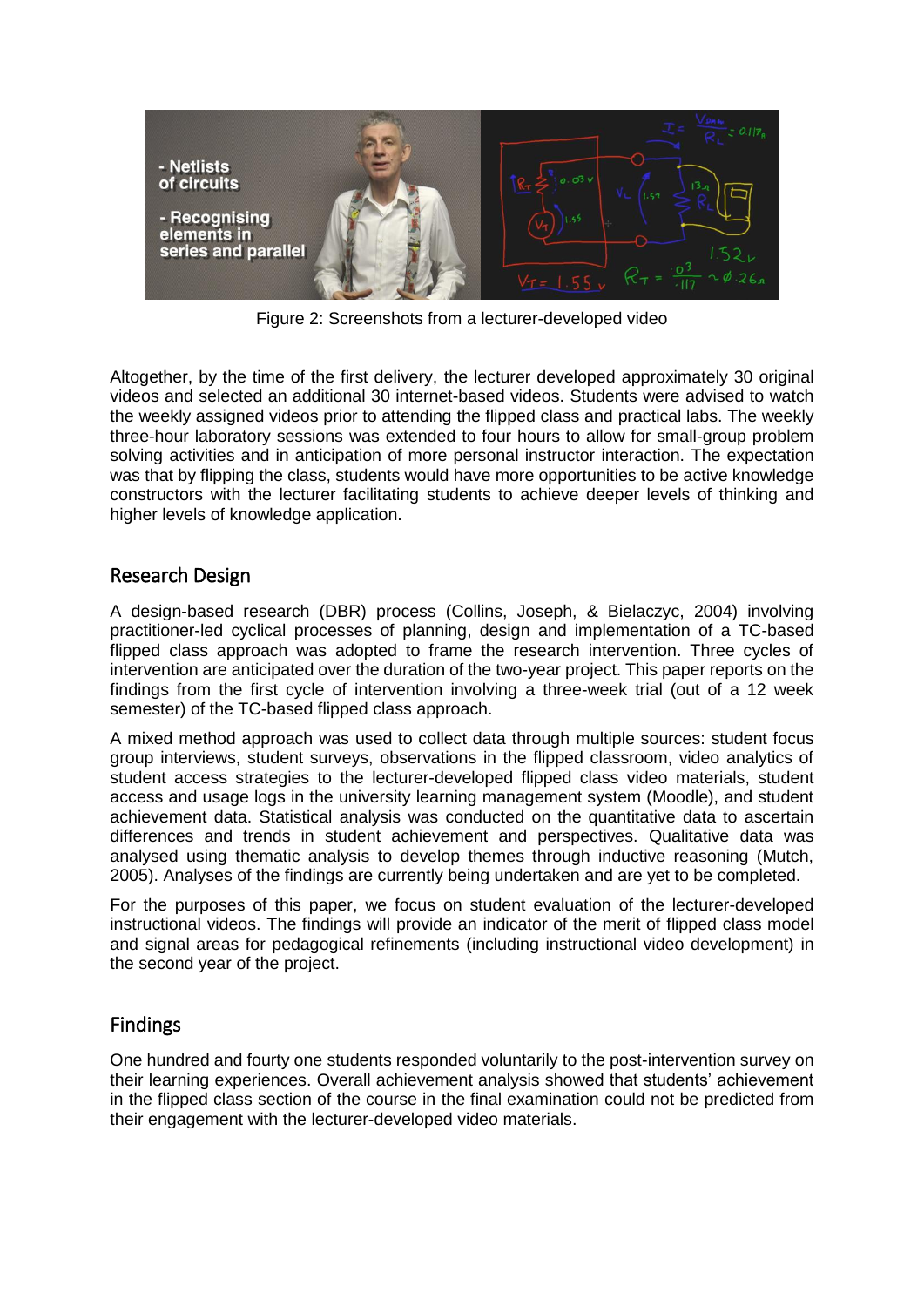### Benefits to Learning

When asked if they had watched 'a few videos', 'watched most', 'watched all' or 'did not watch any videos' assigned to them on a weekly basis, less than half of the students reported that they had watched a few videos (44%), 39% said they watched most, 10% reported that they had watched all videos, while 7% said that they did not watch any. Overall, 93% of students reported that they had watched the assigned videos and found them to be easily accessible albeit to different extent.

A majority of students thought the length of the videos were just right (74%), 24% thought they were too long, and only 3% thought they were too short.



Figure 3: Student evaluation of lecturer-developed videos and comparison of their value

As can be seen in the left-hand side graph in Figure 3, combining student responses from the 'Very True' and 'True' categories, 90% of students appreciated being able to learn in their own time, 84% thought they could learn at their own pace, 90% that they could learn in their own time, while 62% thought the videos helped them to easily review course ideas. This finding attested to the value of adhering to the *pacing principle* of learning provided by the instructional videos.

A majority (60%) of students thought the videos were a good overview of a topic, slightly over half (57%) reported the ideas at the start of the videos were helpful in focusing their attention while another 24% thought the videos contained too much information. These highlight that consideration of the *signalling principle* was useful to students' learning from the videos. The *coherence effect* was evidenced to be useful in supporting student learning when a majority reported that the videos were appropriate to their level of understanding (70%) and helped them to understand key concepts (69%). Characteristics of the video that paid attention to principles of modality, multimedia and redundancy were further useful in supporting student learning when a majority of students thought the videos were visually appealing (51%), the combination of circuit diagram illustration and narration helpful to learning (82%), and, the inclusion of the lecturer's personal introductions to a topic at the beginning of the video more engaging (52%). Finally, almost three quarters of students thought the lecturers' friendly voice made it easy to follow the videos (76%) and that his conversational style of narration helped their learning (74%), highlighting the importance of personalising the narration in educational videos.

The right-hand graph shows that overall, 67% of students responding affirmed the value of the lecturer developed weekly videos as helpful to their learning. Less than half however (41%) thought the videos helped them to participate in the flipped class discussions. Student response in the focus group and open-ended survey questions indicated they liked learning from the videos because "watching them was a lot easier to understand than being in a lecture".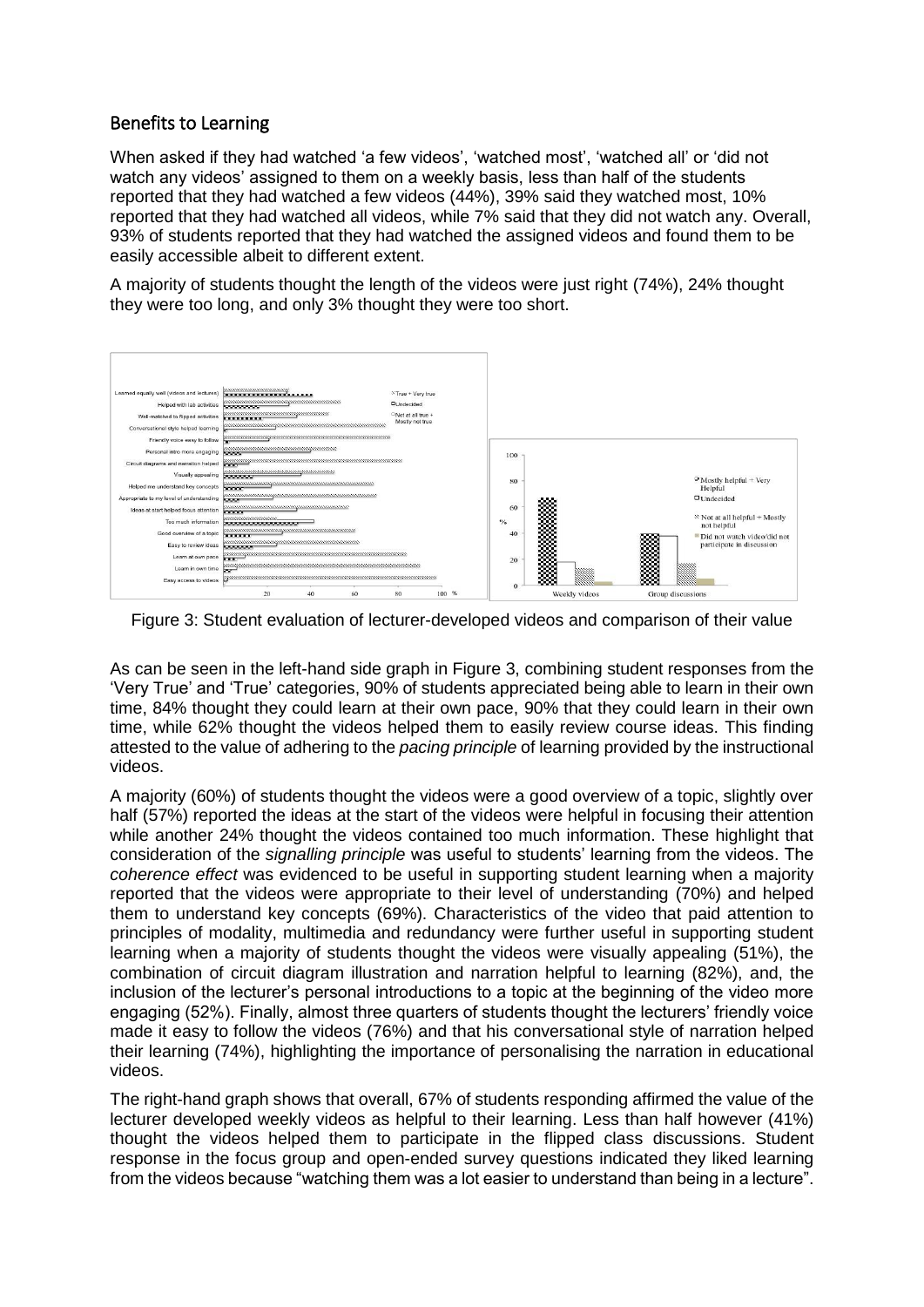Overall, in terms of learning TCs, students reported that videos covering Thevenin theorem (75%) and Kirchoff's laws (83%) helpful to their learning.

#### Challenges to learning

However as noted in Figure 3 above, only about half of students thought the videos' content was well matched to the lab's activities (48%), and, helped their practical application in the lab activities (54%). Additionally, only 30% of students reported that they learned equally well from the videos as from attending live lectures.

Asked if they preferred flipped or traditional modes of lecture delivery about 21% of students said they preferred flipped mode, 62% said they preferred the traditional mode and 17% had no preference.

Although students reported liking the accessibility and flexibility of the videos for their learning, most of them did not watch anywhere near all of the assigned weekly videos, including ones crucial to their TC learning. The video analytics data confirmed that students were not fully engaging with the assigned weekly videos. Students' comments revealed that a lack of time/self-management (procrastination) and not having a real-life person to interact with when they have questions while watching the videos contributed to less than optimal video viewing. Key student quotes revealed:

*keeping on top of them (watching videos) was the hard bit; it puts more pressure or more dependence on a student for their own learning* (student commentary in the focus group)

*unable to ask a tutor or someone about something in the video* (student commentary in the open ended survey questions)

The video analytics corroborated students' video watching behavior. For example, in the final week of the flipped class intervention covering the TC learning of Thevenin's theorem, over half of the students did not watch all of the three key videos related to the topic (e.g., 61% did not watch a video titled 'Finding Thevenin Equivalent Circuit', while 54% did not watch 'Thevenin Equivalent Circuit Example'). With regards to the third video titled 'Thevenin Equivalent Circuit and Measuring It', interestingly, almost all students watched it to some degree the video (97%). Further examining of this third video revealed that it contained footage of practical activities involved in measuring Thevenin Equivalent Circuit—making measurements in the lab—which was integrated with the conceptual idea. Students found the practical demonstration "helped to exemplify the conceptual ideas" in a manner that was useful and engaging to their learning. In short, when students did watch the videos, they found them to be useful to their learning of the course in general and TCs in particular.

A key student suggestion from the focus group interview point to the potential of developing a more structured flipped class approach in which lectures are still available albeit in a reduced number each week to focus on overviewing each week's topics and pointing students to the relevant videos for detailed content. Having face-to-face support in the form of drop-in help sessions to address questions students may have while/after watching the videos is another recommendation for supporting students in the flipped class:

*we've been so used to coming to uni and just going straight to videos would just be real scary, you don't really know what to expect, how you're going to do an [intensive exam]…So I reckon at least the first week have lectures so you just get to know, you know, who's taking the same course as you, who's teaching and that sort of stuff, and then have flipped- the videos but at the same time have the tutorials, the one-on-one tutorials early so if you do have questions that will help a lot* (student commentary from the focus group).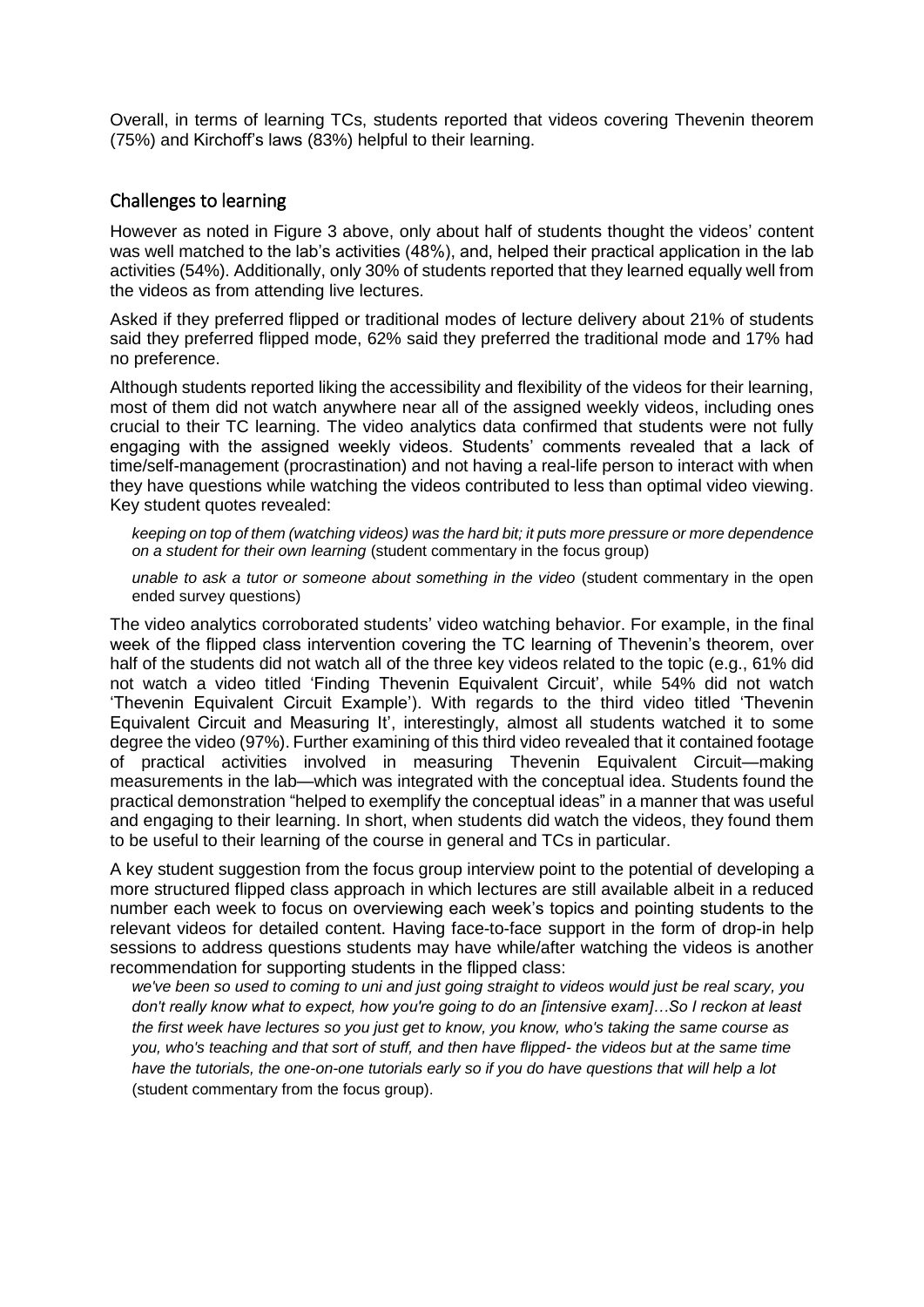# Discussion and Conclusion

This study investigated students' perspectives of the merits of the online instructional videos for the purposes of a TC-based flipped classroom which was trialled over three weeks in a large first-year undergraduate electronic engineering course with a strong laboratory component. Findings from the student evaluation on the whole revealed that students were generally positive about learning TCs through online instructional videos during the flipped class weeks. Apart from developing videos that are deemed to be effective, the data showed that other course design factors also come into play when implementing the flipped class.The findings thus far show that students prefer learning from a real person (teachers, demonstrators, peers) especially when they have questions related to video materials. The video analytics data reveal that students are not fully engaging with the assigned weekly videos. However, when students do watch the videos, they find them to be useful to their learning of the TC. Challenges in terms of time management was a key factor. Given the freedom to watch videos in their own time many first year students lacked the self-discipline and procrastinated, coming to the labs unprepared to participate in the group problem solving and hands-on activities.

These results suggest a need to look at revising the current strategies for motivating students to watch the videos and come to the face-to-face sessions prepared to participate. It is apparent that first year students need more initial scaffolding compared to more advanced students. Additionally, a close examination of the pedagogical characteristics and content of the instructor-prepared videos that students found particularly engaging and useful to their learning will inform our (re)design of future teaching videos and linking them more coherently with other course elements.

In terms of the organisation of the course, the switch to flipped class format essentially divides the course into 5 parallel, and potentially completely independent courses. This being the case as there is no reason for students attending any given lab stream to have any contact with students in any other stream. Potentially, they can occur on any day, and could even run simultaneously at a separate site, given available equipment, since the 5-stream arrangement is chiefly used to obtain better utilization of expensive lab space and equipment. The course, once flipped, could also be run by five separate teachers.

The lecturer-developed instructional videos proved necessary, and required no small consideration in terms of time, planning and development. This will need to be taken account by other practitioners keen to develop their own video materials, as there were inadequate online videos that were openly available targeting the teaching of TCs in the course. The selection of Youtube videos from the pool of publically available offerings identified over a large number of web searches required considerable patience and time but produced two insights. Firstly and less surprisingly, a great number of the available videos were rejected either because they were technically erroneous, or because they violated too many cognitive principles leading their difficulty holding the viewer's attention. Secondly and crucially, very few videos successfully addressed any of our identified TCs. One might even consider this scarcity as some sort of quantitative indicator of threshold nature.

In conclusion, our study has indicated there is much promise in developing videos that are guided by sound principles of learning but these on their own are inadequate in a flipped classroom context. If flipped classes are to be effective, a coherent course design that can motivate students to do their learning homework is important.

### References

Anand, S., Chatterjee, S. & Bijlani, K. (2014). Pedagogy Experiments with Recorded Video Lectures. Technology for Education (T4E), 2014 IEEE Sixth International Conference on Technology for Education (pp.193-194), 18-21 Dec. 2014.